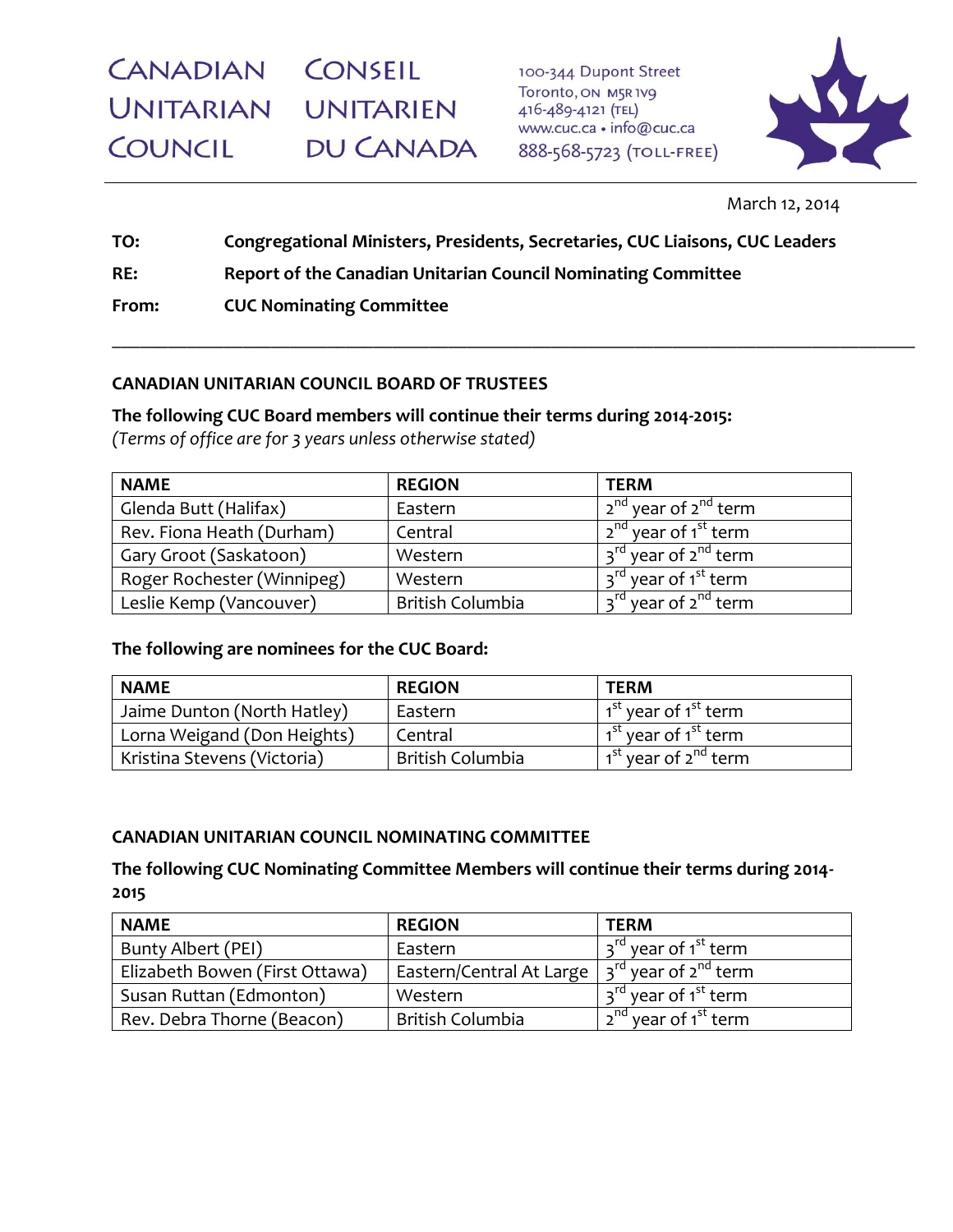

## **The following are nominees for the CUC Nominating Committee:**

| <b>NAME</b>                             | <b>REGION</b>       | <b>TERM</b>                                  |
|-----------------------------------------|---------------------|----------------------------------------------|
| Lynn Harrison (First Toronto)           | Central             | 1 <sup>st</sup> year of 1 <sup>st</sup> term |
| <sup>I</sup> Connie Wigmore (Vancouver) | BC/Western At Large | 1 <sup>st</sup> year of 1 <sup>st</sup> term |

Further nominations may be submitted for the CUC Board of Trustees and the Nominating Committee to the Nominating Committee by petition signed by at least 25 members in good standing of CUC member congregations up to thirty days (April 16, 2014) prior to the Annual Meeting (May 16, 2014). Such nominations shall be accepted by the Committee. Please request a nomination form and send submissions to the Nominating Committee at [nominations@cuc.ca](mailto:nominations@cuc.ca) or by mail (received by April 16, 2014) to:

> Canadian Unitarian Council 100-344 Dupont Street Toronto ON M5R 1V9 By fax: 416-489-9010

Job descriptions and role responsibilities are available on the CUC website at <http://cuc.ca/board-of-trustees/> and from the Nominating Committee at [nominations@cuc.ca.](mailto:nominations@cuc.ca)

Please ensure that members of your board, congregation and committees are aware of this Nominating Committee report.

Bunty Albert Chair, CUC Nominating Committee [nominations@cuc.ca;](mailto:nominations@cuc.ca) (902) 651-3612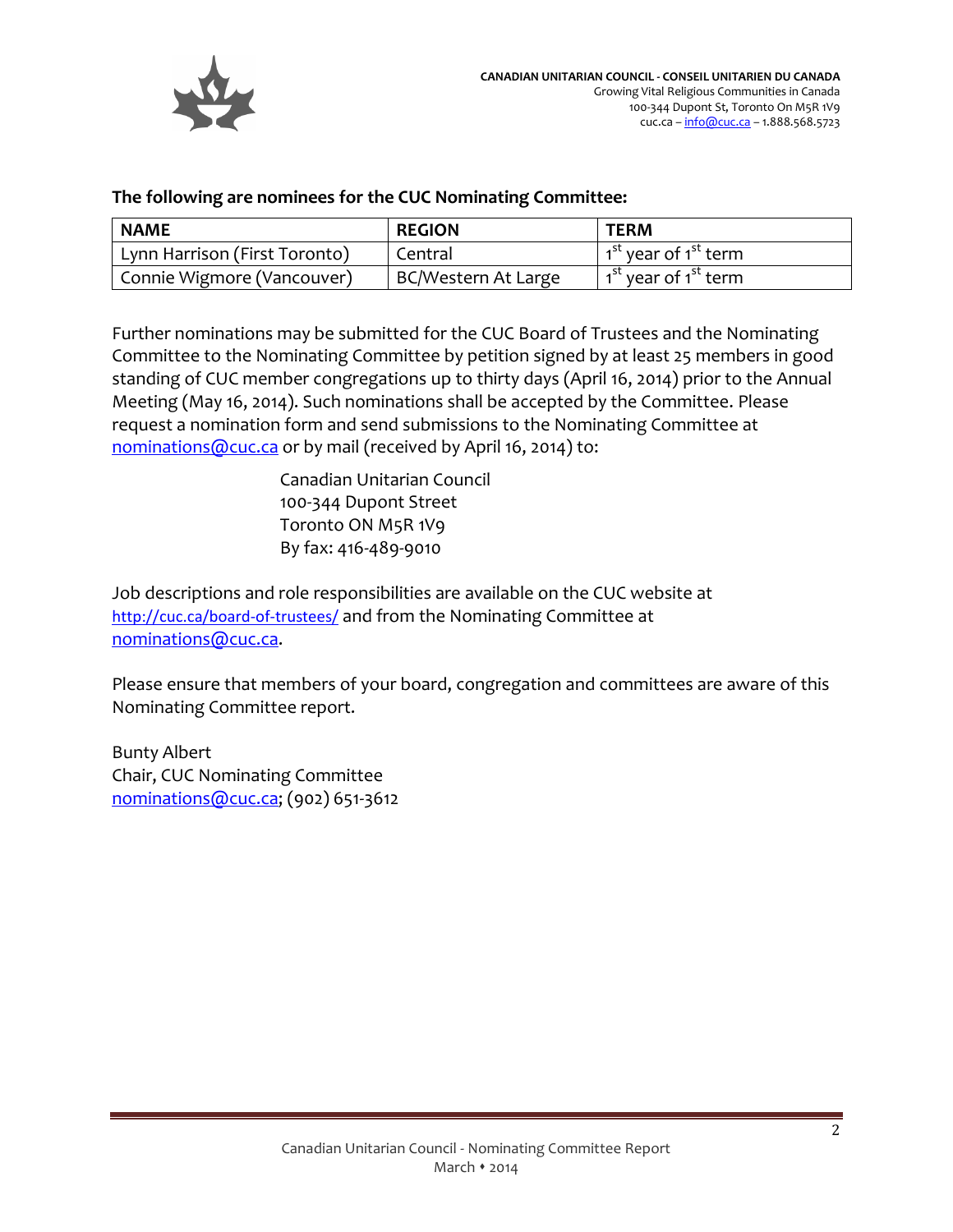

#### **BIOGRAPHICAL INFORMATION**

## **CUC BOARD NOMINEES**

## **Jamie Dunton - Eastern Region**



Many fans of CUC Annual Meetings already know Jaime, who has served as CUC Parliamentarian for a number of years. He has been a member of the North Hatley congregation since the mid-90s, and during that period served on its board as Treasurer and then President.

Jaime retired many years ago and moved from Montreal to the Eastern Townships of Quebec with his wife Sooky. His long career as a lawyer (specializing in corporate law) in Montreal did not prevent him from pursuing his other interests such as music, tennis and sailing. He was for many years the volunteer organist of his local Anglican church, and was one of the founding members of the St.

Lawrence Choir in Montreal. This latter activity included singing twice in Carnegie Hall, New York. In more recent times he directed the Lakeside Singers in North Hatley.

Jaime recently spent the better part of a year leading the work of a CUC committee that revised the by-laws from stem to stern to comply with the new federal law governing notfor-profit organizations such as the CUC. He and Sooky have missed very few Annual Meetings, if any, and have made a point of visiting Unitarian or Unitarian Universalist churches wherever they have travelled from one end of the earth to the other. Their attachment to our faith is of the strongest.

#### **Lorna Weigand - Central Region**



Lorna joined Don Heights Unitarian Congregation in Scarborough in 1998 after many happy years as an Anglican. She grew up on a farm south of Ottawa and started working life as an elementary school teacher in the one room school house she had attended as a child. She moved to Toronto in 1973 to begin life with her partner Ron. They have four adult children and expect their third grandchild in May.

Lorna has been involved with many committees at Don Heights including serving on a Ministerial Search Team, working on Social Action Projects, Building Search , Shared Ministry and on Sunday

Services Planning. She has attended several ACMs, Regional Gatherings and the Central Region UU Mid-Winter Retreat, a rest and relaxation weekend she looks forward to every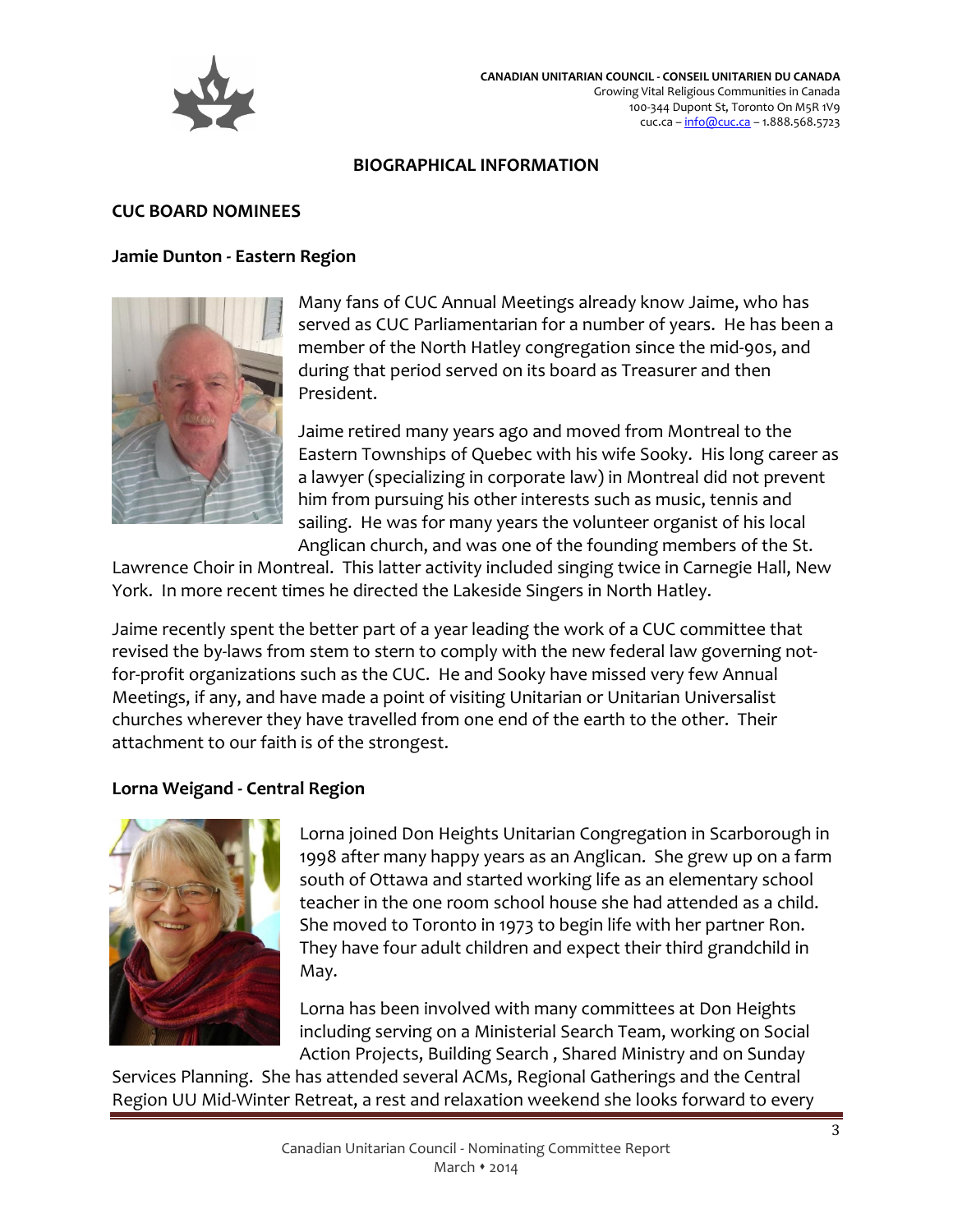

February. She is presently finishing a two year term as President of Don Heights Congregation and enjoys the weekly Meditation Group and the monthly Multi-faith Spiritual Dialogue Group.

After exploring various occupations including teaching both children and adults, banking, community information and referral and parenting four children, Lorna spent 15 years as Executive Director of Doorsteps Neighbourhood Services, a community development organization in a newcomer area of Toronto near Jane and Wilson. Friends and clients at Doorsteps gave her a greater appreciation of cultural and religious diversity. Lorna retired from Doorsteps in 2009 but continues to be very involved with an advocacy group that she helped establish in 2004, Middle Childhood Matters Coalition-Toronto. MCMCT advocates for affordable, high quality programs for before and after school and holidays, for children ages six to twelve.

## **Kristina Stevens - BC Region**



Kristina was born in St. Louis, MO, and raised in the US Midwest in the Presbyterian church. She immigrated to Canada in 1972. After several years as a full-time homemaker and mother in Victoria, BC, Kristina went back to school, earned an MBA in Finance, and had a 30-year career with the Provincial Government of BC. After some years without a church affiliation, she joined the First Unitarian Church of Victoria in 1992, after being asked by a friend to help with the music one Sunday, and has been involved in a number of ways since that time. She has been a member of the church's Board of Directors twice, acted as Treasurer for three years, and is currently

chair of the Finance Committee. The fun part is her involvement with the church's music program: she is the (unpaid) Assistant Choir Director, singing in the Chalice Choir and conducting the Women's Choir.

Kristina has been a member of the CUC Board for three years and has filled the post of Treasurer for two of those years. She enjoys working with other Unitarian Universalists across Canada, and feels enriched by the many opportunities to learn about others' perspectives while charting the way forward together.